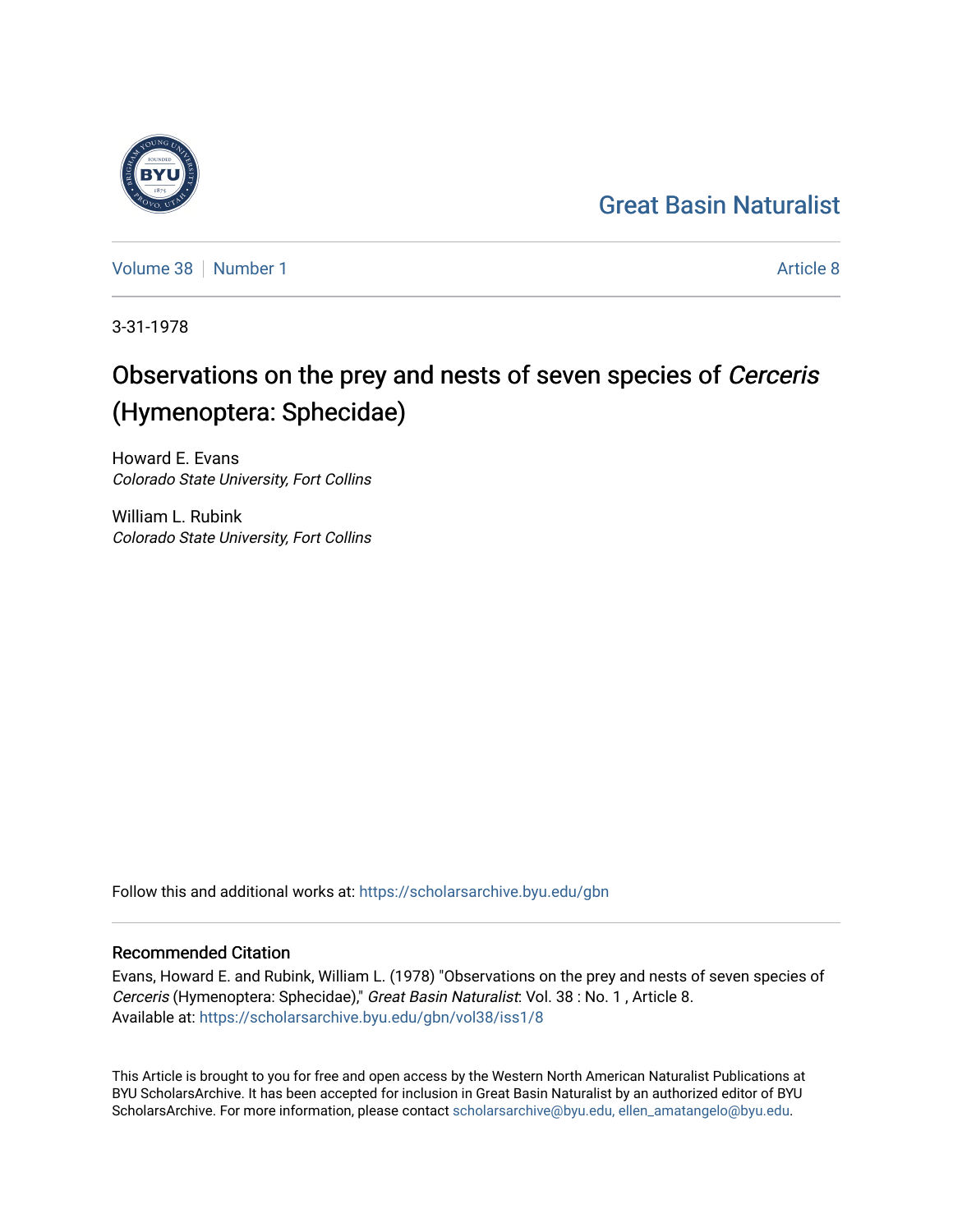#### OBSERVATIONS ON THE PREY AND NESTS OF SEVEN SPECIES OF CERCERIS (HYMENOPTERA: SPHECIDAE)'

Howard E. Evans<sup>2</sup> and William L. Rubink<sup>2</sup>

Abstract.— Cerceris species are remarkably constant in their prey preferences. Records are presented from di verse localities that confirm prey constancy in five species. An apparent exception is noted in the case of C. crotonella Viereck & Cockerell. A mixed aggregation of C. fumipennis Say and  $\tilde{C}$ . californica Cresson is reported, both preying upon Buprestidae and using some of the same species. Nest and prey of C. conifrons Mickel are re ported for the first time.

One of the striking features of the behavior of species of Cerceris is their prey constancy. Even in widely disparate parts of the range, females of a given species tend to utilize beetles of only one family, often of only a few related genera. Such specialization doubtless reduces competition among species nesting together. Evans (1971) reported three species nesting together at Bedford, Massachusetts, each preying upon quite a different kind of weevil; later (1974) he added still a fourth species from this same site, utilizing still a different kind of weevil. Despite their prey specificity, the species of Cerceris are remarkably similar in many aspects of their nesting behavior.

In this paper we report still further ex amples of prey constancy in diverse parts of the ranges of five species. We also report an apparent exception in the case of one species, C. crotonella Viereck & Cockerell. Further, we report <sup>a</sup> mixed aggregation of two closely related species, C. fumipennis Say and C. californica Cresson, both preying upon Buprestidae, including several of the same species. The first records of the nest and prey of C. conifrons Mickel are presented, as well as diverse notes on the nests of other species.

#### Cerceris simplex macrosticta Viereck & Cockerell

On 20 July 1976, we took <sup>a</sup> female of this large species flying with her prey over

an arroyo 30 km NE of Lordsburg, New Mexico. The prey proved to be a tenebrionid beetle, Pechalius subvittatus Casey. On 24 and 31 August 1976, we studied an ag gregation of some 40 females of this species about 9 km N of Roggen, Weld Co., Colorado. At this site a single species of Tenebrionidae was being employed as prey, Bothrotes phimbeus plumbeus (LeConte)  $(N = 38$ , with several additional sight records and several additional records from the same area in 1977). Since Alcock (1974, 1975) has published two excellent papers on C. simplex macrosticta, we present only a few notes here. The prey at Alcock's site in Arizona also consisted of a single species of Tenebrionidae, in this case Metapoloba pruinosa (Horn) ( $N = 60$ , with additional sight records). It is interesting that these three genera, Metapoloba, Bothrotes, and Pechalius, all belong to the tribe Epitragini. Lin (1967) studied C. simplex graphica Smith in Oklahoma and found the prey there to consist of a single tenebrionid species, Eleodes opaca (Say), a member of a different subfamily. Since the ranges of these two subspecies of simplex appear to overlap broadly, thought might be given to the possibility of their being separate species.

At the Roggen site, nests were located in a steep slope of fine-grained sand, mostly devoid of vegetation, where the chief associates were species of Bembix, Microbembex, and at least two species of bees. Cerceris

<sup>&#</sup>x27;Research supported by the National Science Foundation, grant BNS76-09319. 'Department of Zoology and Entomology, Colorado State University, Fort Collins, Colorado 80523.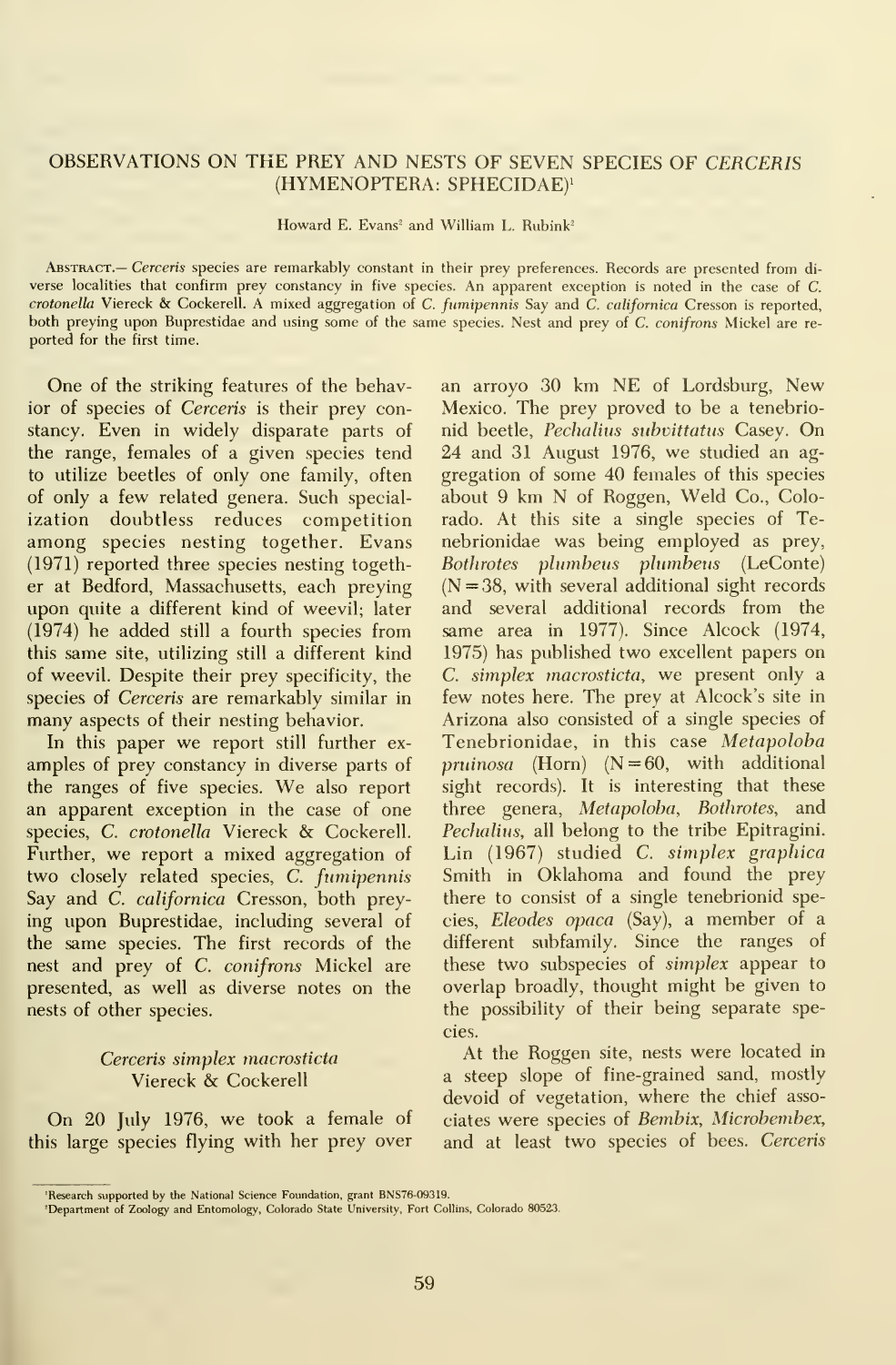nests were situated over a distance of some 30-40 m along the bank, but they were definitely clumped in certain places, along with those of the bees. In these clumps nest entrances were often no more than 5-15 cm apart, but the clumps themselves were sepa rated by several meters. Nest entrances were left open while the females were provisioning, and each was surrounded by a rim of sand, as is usual in this genus. A male macrosticta was taken on flowers of Croton texensis (Klotzsch) not far away, but no males were seen in the nesting area.

During the morning hours, females were frequently seen descending to their nests holding beetles in their mandibles in such a way that they hung down obliquely from the body. They were frequently followed by 1-3 satellite flies, Senotainio sp., and when so followed the wasps would often circle widely before entering their nests, making loops several meters in diameter at different heights and occasionally landing on vegetation. One female spent six minutes making an evasive flight of this nature, then finally entered the nest without any flies following her. Only 1 of the 12 cells eventually excavated appeared to have had the contents destroyed by maggots, so we judge that the wasps are often successful in evading satellite flies.

Nest structure agreed closely with that figured by Alcock (1974) for this species. One of the two nests we excavated had five cells, the other seven. Cells varied in depth from 17 to 32 cm  $(\bar{x} = 26)$ , precisely the same figure Alcock obtained in Arizona). In both cases beetles had been stored at vari ous points in the burrow, chiefly near its terminus. The number of beetles per cell was two in one case, three in nine cases, and seven in one case. Most cells measured 10 <sup>x</sup> 12 mm, but the one containing seven beetles measured <sup>14</sup> <sup>x</sup> <sup>23</sup> mm. We suspect this was a "female producing cell", the others "male" cells, a situation that is probably common if not universal in Cerceris. These figures are also very similar to those obtained by Alcock in Arizona.

#### Cerceris bicornuta Guérin

This is a relatively well-studied species.

and we present only a few notes confirming prey constancy in diverse parts of the range. On 23 July 1975 we took <sup>a</sup> female C. hicornuta hicornuta <sup>14</sup> km W of Laporte, Colorado, carrying a weevil, Sphenophorus cicatristriatus Fähraeus in her mandibles. She landed on a dirt road, apparently en route to her nest, and rested there for a moment with her wings extended obliquely above her abdomen.

During the month of July 1976 we observed an aggregation of C. bicornuta fidelis Viereck & Cockerell at the Lajoya Wildlife Preserve, 30 km N of Socorro, New Mexico. On <sup>1</sup> July we counted 44 nests in an area 3 <sup>X</sup> <sup>5</sup> m in flat, hard-packed sandy loam beside a dirt road. About an equal number of Tachytes aurulentus (F.) also nested here, and the nests of the two species were some what intermingled and rather similar in ex ternal appearance, both having a large mound at the entrance and the hole near the center of the mound. However, the Tachytes were most active in the early morning, as early as 0630, while the Cerceris provisioned their nests over the warm part of the day. The Cerceris nests were well spaced, mostly 0.3-1.0 m apart, but some were very close to Tachytes nests (in one case only 15 cm from a Tachytes nest).

Provisioning females entered the area 1-2 m high and plunged directly into the open nest entrances. Prey was carried in the mandibles as usual in the genus, and consisted of a single species of weevil, Sphenophorus australis Chittenden  $(N = 12)$ . Weevils were stored in the burrow, as usual in this genus. We dug out only one nest in 1976, early in the season and apparently before any cells had been made. The nest had a mound at the entrance measuring 15 <sup>x</sup> 17 cm, 2.5 cm high, with the burrow penetrating the center. Burrow diameter was 8 mm. This burrow was vertical for 29 cm, then leveled off abruptly and extended an other 27 cm before terminating blindly. Three weevils were found about midway in the horizontal part of the burrow.

In July 1977, we made further observations on this same aggregation, though many fewer nests were visible. Three nests were excavated. The first, on 8 July, yielded five weevil prey from the single, recently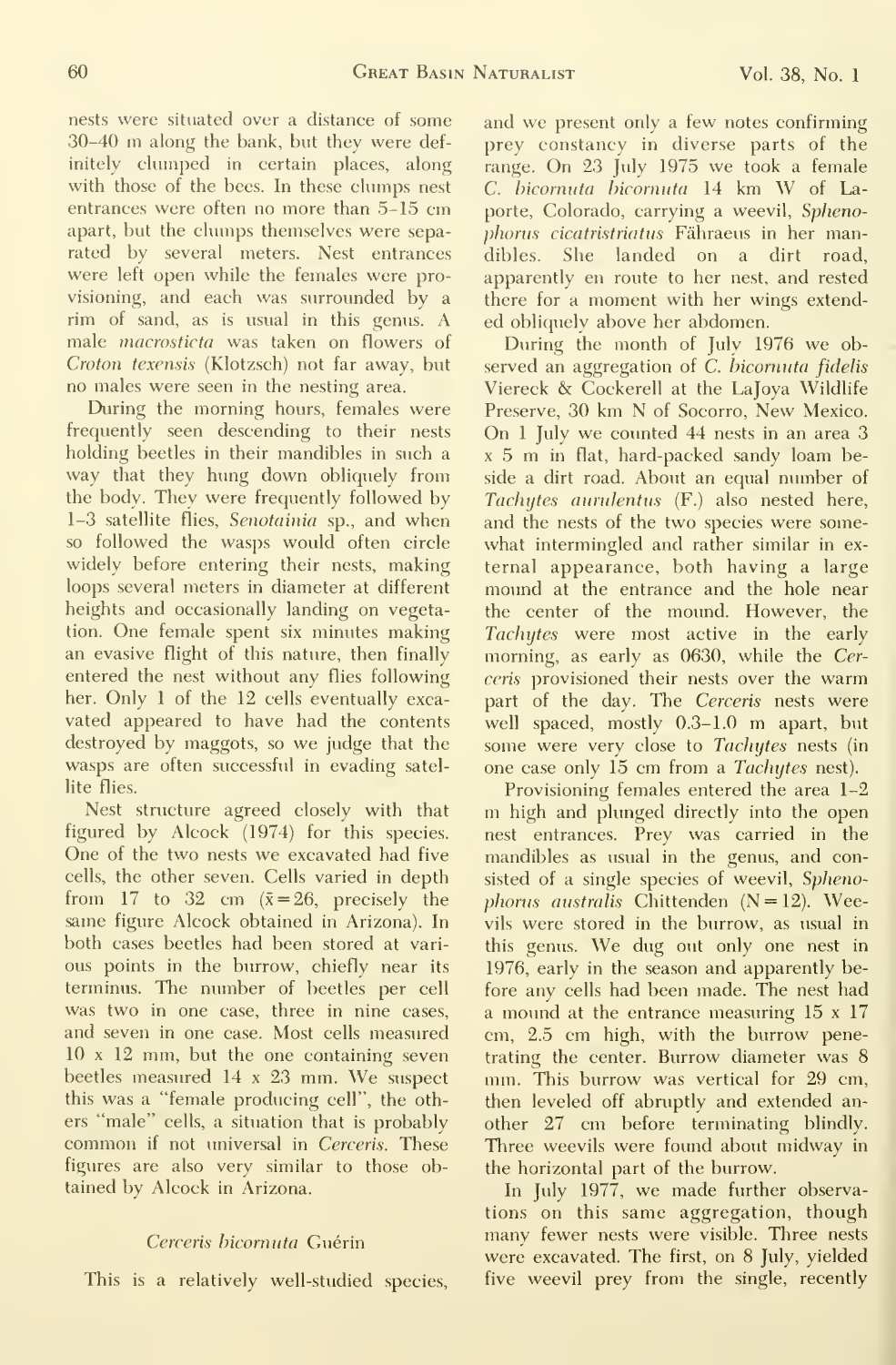completed cell. Two species, Sphenophorus neomexicanus Chittenden  $(N=4)$  and S. ci $catristriatus$  Fähraeus  $(N=1)$  were represented. A second nest, excavated on 12 July, contained no cells and a single weevil, S. ci catristriatus, midway down the 25 cm long burrow. The third nest, examined on 27 July, yielded more substantial information on nest structure. However, because of several days of inactivity due to heavy rain, none of the cell contents were suitable for preservation. Seven cells contained from three to seven weevils each, as determined from the prey remains. All cells measured approximately 15 <sup>x</sup> 30 mm. Two cells, at depths of 11 and 18 cm, contained only in tact, decomposing weevil remains. Two others, 13 and 16 cm deep, contained cocoons and remains of weevils. A cell at <sup>a</sup> depth of 29 cm contained a dipteran larva that died shortly after removal. The two remaining cells, at depths of 24 and 31 cm, contained Cerceris larvae 12 and 21 cm long, respectively. Cells were widely spaced, 7-15 cm apart.

Krombein (1960) studied C. bicornuta fi delis in Arizona, where the wasps were also making deep nests along the edge of a road. The prey here consisted of the weevil  $Eu$ pagoderes sp., which he found to be com mon on the flowers of snakeweed. There are several papers dealing with the biology of C. bicornuta bicornuta in diverse parts of its range, e.g. Rau (1928), Cartwright (1929), Strandtmann (1945), and Krombein (1953). Scullen and Wold (1969) summarize prey records from five different states (New York, Ohio, Missouri, North and South Carolina), in every case a single genus of weevil, Sphenophorus. Evans (1971) added additional records for this genus of weevil from Connecticut, based on unpublished re cords of Richard Dow.

#### Cerceris crotonella Viereck & Cockerell

This small species is <sup>a</sup> common inhabitant of extensive areas of fine-grained sand in Colorado and New Mexico. We have seen prey-laden females carrying small beetles into open holes in sand on several occasions, but we have had no success in finding cells. On 5 July 1975 we captured <sup>a</sup> female with

prey 4 km <sup>S</sup> of Caddoa, Bent Co., Colorado. The beetle proved to be *Pachybrachys* minor Bowditch (Chrysomelidae). This is in contrast to a record from western Texas of this species preying upon a beetle of the imrelated family Nitidulidae (Evans 1971). Clearly this species will bear further study.

#### Cerceris conifrons Mickel

This is a small species bearing much re semblance to *crotonella* and belonging to the same species-group (group <sup>I</sup> of Scullen 1965). On <sup>11</sup> August 1977 <sup>a</sup> female was seen plunging into an open, oblique burrow along a path at Great Sand Dunes National Monument, Alamosa Co., Colorado. The nest was in fine-grained but rather firm sand in a small open space among low grasses and forbs. There was no mound of soil at the entrance. The female was cap tured as she left the nest at 1300 hours, and the nest was excavated. The burrow formed about a 30-degree angle with the surface for 17 cm, then went down vertically for another 5 cm, terminating at a vertical depth of 12 cm. There were five very small weevils at the bottom of the burrow, Epimechus sp. (Curculionidae). It is probable that these had merely been stored in the bottom of the burrow and that no cell had yet been prepared.

#### Cerceris echo Mickel

This species resembles the preceding two in size and color and is a member of the same species-group. Records from widely separate parts of the range demonstrate that this species is a specialist on beetles of the family Phalacridae. Evans (1971) reported beetles of this family as prey of C. echo atrata Scullen in Lexington, Massachusetts, and as prey of C. echo echo Mickel in Cornish, Utah. On 15 August 1977, at the Lajoya State Wldlife Preserve, 30 km N of Socorro, New Mexico, we captured <sup>a</sup> fe male *C. echo echo* as she was hovering above her nest with prey. The nest was lo cated in a small bare depression in fine aeolian sand among scattered Dalea, Atriplex, and bunch grasses, and below the active sand dunes. No tumulus was apparent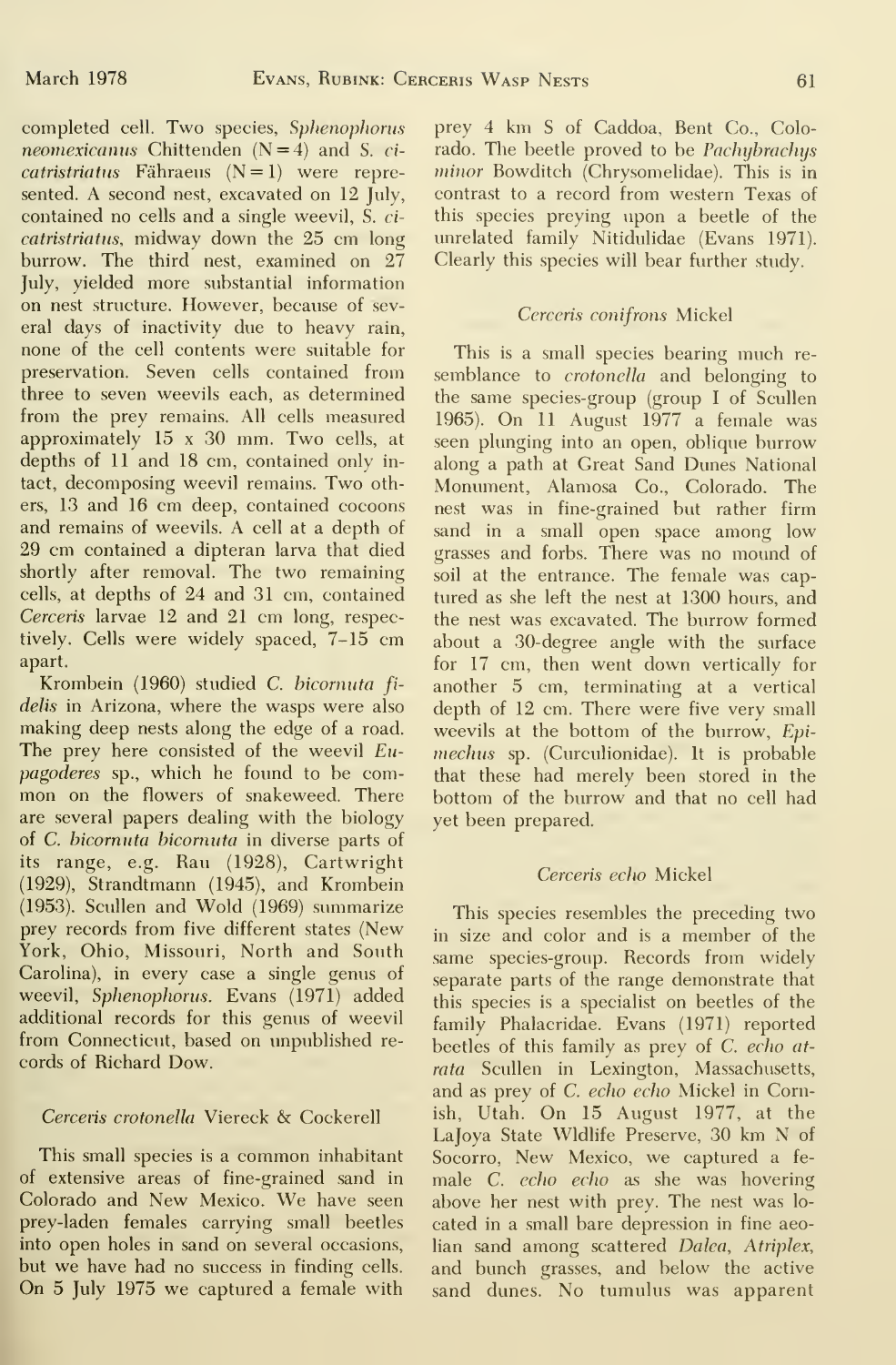around the nest entrance. The burrow proceeded vertically 40 cm through very dry, loose soil, then angled sharply, continuing downward at a 30 degree angle with the horizontal, terminating at a depth of 44 cm. Three beetles were found at the angle in the burrow. Two small cells were found at depths of 54 and 62 cm, but no eggs or lar vae were visible. These cells contained 19 and 28 prey, respectively. On <sup>1</sup> September, <sup>a</sup> second nest was found in the same area and excavated. The soil was moist, as a result of recent rains, and the nest was shal lower. Although it was not possible to fol low the main burrow, a cache of 4 beetles was found at <sup>a</sup> depth of 24 cm and <sup>a</sup> cell containing 17 beetles was found at a depth of 27 cm. All the prey in both nests belonged to one of two species of Phalacridae, Phalacrus sp.  $(N=23)$  and Olibrus sp.  $(N=3)$ . Male C. echo echo were also common in the area of the nest site and were frequently seen entering burrows, presumably in search of females.

#### Cerceris fumipennis Say and C. californica Cresson

These are both among the best-studied species of this genus, fumipennis being mainly an eastern species, ranging west to Wyoming and New Mexico, californica <sup>a</sup> common western species ranging east to Utah and Texas. There are many prey re cords for both species, summarized by Scullen and Wold (1969); both use a wide variety of Buprestidae. These are related wasps, both belonging to group II of Scullen (1965). It was with considerable interest that we found the two nesting together 11- 12 June 1976 at Monahans Sandhills State Park, Ward Co., Texas. About six nests of C. californica californica were intermingled with about 30 nests of C. fumipennis in slightly sloping soil along the edge of a paved road. The soil was a rather firm, coarse sand containing many small stones; it had apparently been brought from another area into this region of sand dunes to serve as a base for the road. Hoplisoides splendidulus (Bradley) was also nesting close beside the two species of Cerceris (Rubink 1977).

Females of both species brought in prey

at frequent intervals during the day, car rying the beetles in their mandibles and plunging into open nest entrances. Nests of C. californica had the entrance mounds only on one side of the hole, those of fumipennis surrounding the hole; otherwise there was no difference in external appearance. Nor was there any noteworthy difference in nest structure. We excavated 3 nests of californica. In each case the mound at the en trance measured about  $4 \times 5$  cm, about 1 cm high. The burrow penetrated the soil obliquely or nearly vertically, terminating at a depth of only 8-12 cm, and containing 7-32 beetles in storage near the bottom. One nest had only one cell, the other two five cells each, the cells varying in depth from 7 to 13.5 cm  $(\bar{x}=10)$ . The number of beetles per cell varied from 7 fairly large ones to 31 very small ones. The two nests of fumipennis we excavated were of vir tually identical structure. Both had an oblique burrow reaching <sup>a</sup> depth of 8-9 cm and containing beetles in storage at the ter minus. One nest had only one cell, the other 11. Cells varied in depth from 7 to 15 cm  $(\bar{x} = 10.2)$ . The number of beetles per cell varied from 15 to 16  $(N=3; \text{ most of})$ the cells had cocoons and only fragments of beetles).

We refrain from further discussion of nesting behavior since both species have been well studied elsewhere, californica by Linsley and MacSwain (1956), fumipennis by Evans (1971) and several others (refer ences in Scullen and Wold 1969). However, we were especially interested in discovering to what extent females of the two species were competing for prey. Several species of Buprestidae appeared in the nests of both species (Table I). In general, fumipennis fe males took beetles of medium size (5.5-10.5 mm in length). Females of californica also took beetles of this same size, but 41 per cent of the prey consisted of a minute buprestid, Acmaeodera quadrivittata Horn, not utilized by fumipennis. However, four other species appeared in the nests of both species.

On several occasions satellite flies, Senotainia sp., probably rubriventris Macquart, were seen following females carrying prey. Numerous male mutillids flew close above